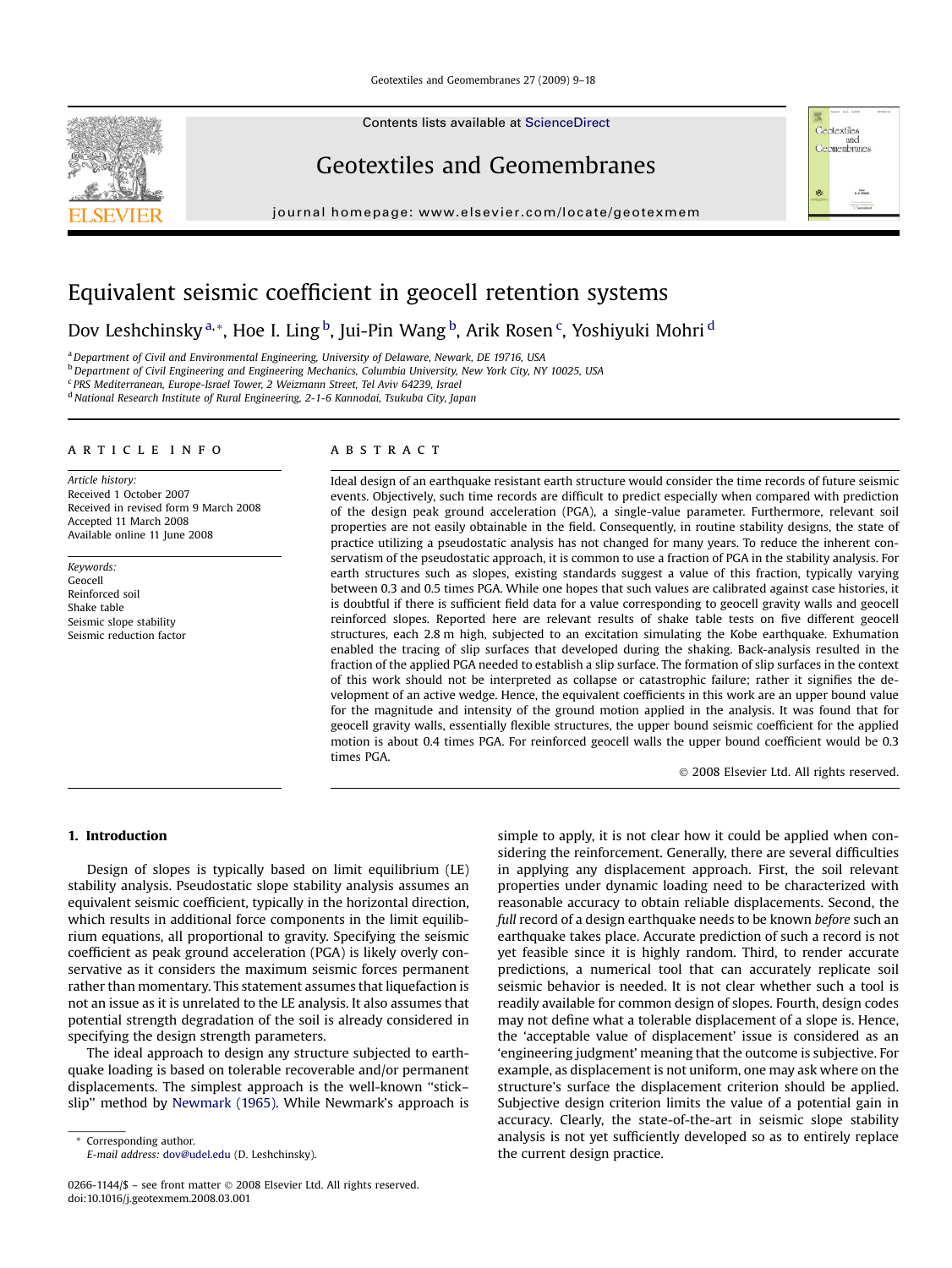<span id="page-1-0"></span>The alternative approach of a pseudostatic analysis utilizes the anticipated PGA,  $a_{\text{max}}$ . While this value (*number*) is also random, it is much easier to estimate the PGA than the full time record of an earthquake which is a random function. In fact, many codes provide the PGA based on location and historical data. However, direct use of the PGA in design implies unrealistic large pseudo-inertia forces, often rendering seismic design uneconomical. As an example, [FHWA \(2001\)](#page-9-0) requires the use of the full value of PGA combined with factor of safety greater than 1.0 when designing reinforced walls. To overcome the over-conservatism associated with specifying  $a_{\text{max}}$  in design, a fraction of  $a_{\text{max}}$  may be used in conjunction with a pseudostatic LE analysis. The factor of safety in such LE analysis needs to be a little larger than 1.0, preferably related to the ramifications of failure. [Kramer \(1996\)](#page-9-0) presents an overview and discussion on the selection of the pseudostatic coefficient in design. For example, [Kramer \(1996\)](#page-9-0) provides a reference to the work by [Hynes-Griffin and Franklin \(1984\)](#page-9-0) in which it is recommended to use a design horizontal coefficient ratio of  $a/g = (a_{max}/g)/2$  where  $a<sub>max</sub>$  is the free field peak ground acceleration at the site. This recommendation is based upon acceptable deformations of up to 1 m. A report issued by [IITK \(2005\)](#page-9-0) for seismic design of dams and embankments suggests using  $a/g = (a_{max}/g)/3$  provided  $a_{max}$  or PGA is the acceleration at the toe elevation.

While design guidelines provide recommendations for ordinary slopes, the information available for the coefficient of steep slopes is limited. [Ashford and Sitar \(2002\)](#page-9-0) presented a rational seismic approach for steep slopes. However, it is applicable for cemented soils rendering brittle slopes. Unlike cemented soils, geocell slopes and geosynthetic reinforced steep slopes are ductile and flexible. Therefore, such structures are likely to be more effective than ordinary slopes under seismic loading. [FHWA \(2001\)](#page-9-0) essentially suggests that [Hynes-Griffin and Franklin \(1984\)](#page-9-0) value should be used for reinforced steep slopes. The authors could not identify seismic guidelines for geocell slopes or walls.

An ideal approach would be to consider field data of seismic induced instability and combine it with the excitation record to back-calculate the equivalent seismic coefficient. In LE analysis, a complete verification also needs to include a check of the predicted and the actual slip surfaces. Such data, however, is a ''luxury'' since the soil properties and trace of critical slip surface in the field, especially, are rarely known. This is even rarer with seismic failure of reinforced slopes; in actuality, there is very limited comprehensive data for failure of such structures even under static loading. This work presents results of carefully controlled tests where a Kobe earthquake record, released by Japan Meteorological Agency, was used to induce "failure" of carefully constructed geocell slopes.

It should be noted that the objective of testing the geocell slopes was to study the behavior of such systems under seismic conditions. Upon examining the results, however, it became clear that a byproduct of this objective would be an addition to the limited database on the equivalent pseudostatic seismic coefficient. Consequently, this paper is focused on reporting the empirical, directly assessed, seismic coefficients in the tested models.

## 2. Tests

Technical details of the large shake table utilized in this test program are described in [Ling et al. \(2005\)](#page-9-0). This shake table is located at the Japan National Research Institute of Agricultural Engineering, Tsukuba City, and it can excite gross maximum payload of 500 kN (net 360 kN) to vertical and/or horizontal acceleration of 1g. The metal testing box containing the reinforced slopes was 2 m wide, 6 m long and 3 m tall. To minimize reflection of waves from the side and rear of the metal box, expanded polystyrene (EPS) boards, 5 cm thick, were placed against the testing box walls. To reduce friction with the sidewalls, greased plastic sheeting was placed against EPS. The observed slip surfaces at the crest extended from side to side of the box indicating minimal end effects. Furthermore, outward displacements at each elevation were nearly uniform and the crest settlement was nearly uniform at each transverse section again implying that end effects were minimal. Hence, 2-D behavior was likely simulated.

In all tests, an attempt to apply a record of the 1995 Kobe earthquake was made. The Kobe record used is displayed in Fig. 1. This record includes the horizontal acceleration ( $NS = North-South$ and  $EW =$  East–West) and the vertical acceleration (UD = Up– Down). The vector component of the PGA in the NS was 0.59g, in EW it was 0.63g, and UD it was 0.34g. Note that the peak vertical acceleration did not occur simultaneously with the peak horizontal acceleration.

The shaking table 2-D loading in all tests included the time record of NS and UD. While the time record can be applied with high level of accuracy, the amplitude generated by the hydraulic actuator is difficult to achieve accurately. The amplitude or the acceleration is dependent mainly on the payload and several calibration tests are needed so that setting of the shaker's control can render accurate amplitude. The alternative of achieving precise digital control of amplitude via feedback from mounted accelerometers is technically difficult when considering the rate of load application and the weight of the tested model. Consequently, the actuators were adjusted before each excitation with the expectation that the induced ''ground motion'' amplitude would be close to the target value. The ''actuators'' in the context of these tests mean the actuator generating the horizontal motion and the actuator generating the vertical motion both applied at the base of the shake table box.



Fig. 1. Time record from Kobe earthquake applied in tests  $(NS = North-South;$  $EW = East-West$ ;  $UD = Up-Down$ ).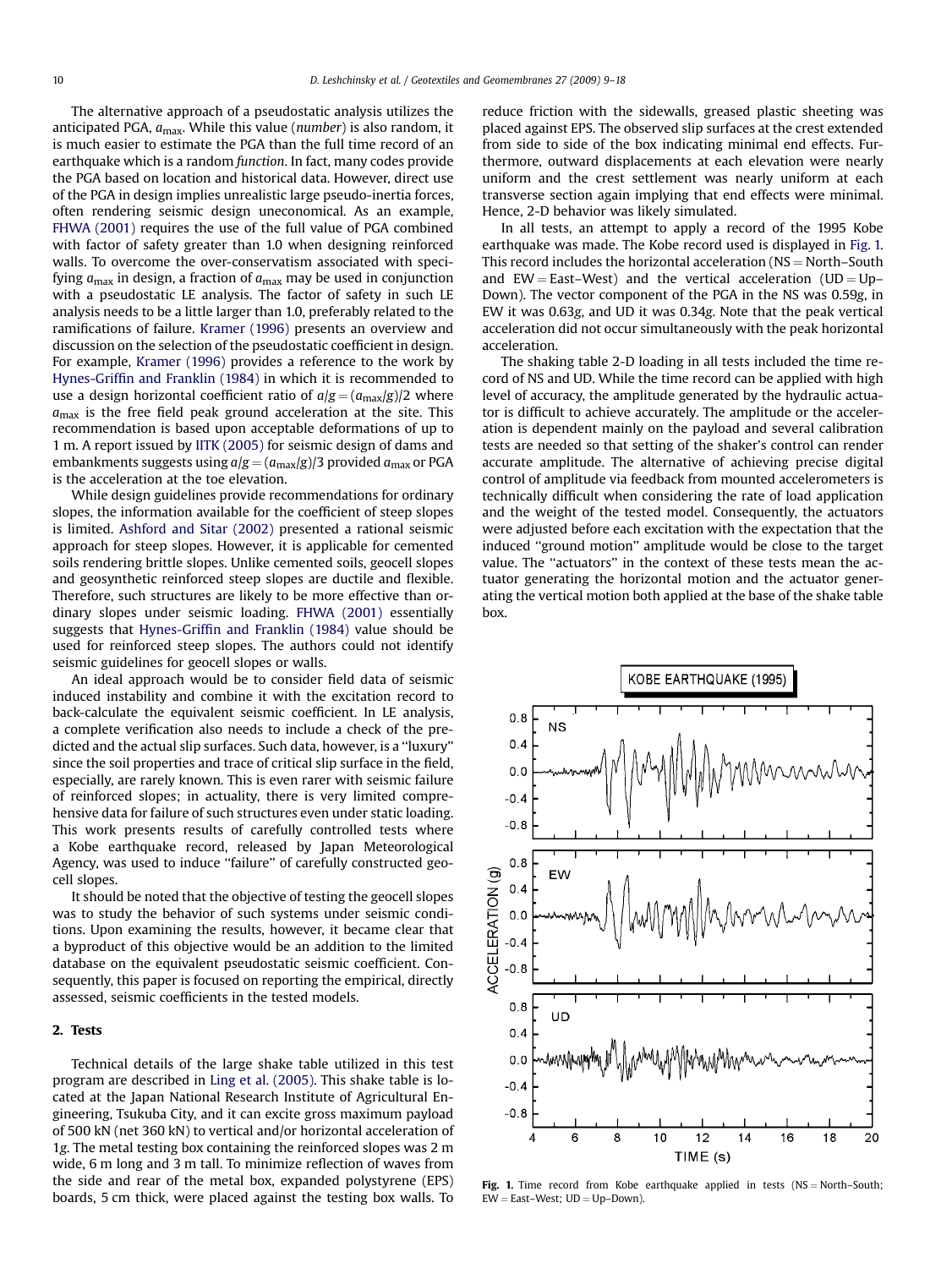<span id="page-2-0"></span>In Tests 1 and 3, the excitation was applied in two stages. The target excitation was attenuated horizontal acceleration amplitude of PGA  $= 0.4$ g and vertical PGA  $= 0.2$ g. Following a relaxation period of about 1 h, the target excitation amplitude in the second stage was amplified horizontal acceleration of  $PGA = 0.8g$  and vertical  $PGA = 0.4g$ . In Tests 2, 4 and 5, three loading stages were used: target horizontal acceleration  $PGA = 0.4$ , 0.8g, and the shaker maximum capacity for the given payload, 1.2g, for the first, second and third loading stage, respectively. The target vertical acceleration was for  $PGA = 0.2$ , 0.4 and 0.5g for the first, second and third loading stage, respectively. The relaxation period between each excitation in Tests 2, 4 and 5 was about 1 h. Table 1 shows the applied PGA as recorded by accelerometers installed on the base of the table. Clearly, the field-recorded value was not achieved; there was a significant overshoot in horizontal PGA at the second and third loading stages thus reflecting larger earthquake intensity than the record shown in [Fig. 1.](#page-1-0) It should be noted that in [Fig. 1](#page-1-0) and Table 1 the horizontal PGA is in the outwards direction; the vertical PGA is in the upwards acceleration.

Five tests were conducted. All tested slopes, except for Test 5, were 2.8 m high, resting on a 0.2 m thick foundation soil. The slope in Test 5 was 2.7 m high since the reinforcement used, 0.05 m thick geocell reinforcement, could not result in exactly 2.80 m height. The geocells, resembling a honeycomb structure, were 0.2 m high with internal aperture of approximately 0.21 m by 0.21 m. The geocell was fabricated by PRS Mediterranean using sheets of HDPE welded to form a regular pattern of cells. Fourteen geocell layers were placed on top of each other with an offset of about 0.1 m to form the face of the slope. This offset translates into an average face inclination of  $2(v)$ :1(h) or 63.4 $^{\circ}$ . The top geocell layer was 2.52 m long, much longer than all layers below. This top layer was infilled with compacted gravel. Prior to the tests, it was postulated that long top layer made of geocell will inhibit crack or even slip surface formation immediately below this layer. While numerous small, mainly shallow, tension cracks initiated at the soil surface away from the top layer, none was observed immediately below in any of the five tests.

[Fig. 2](#page-3-0) shows the geocell layout in each of the five tests. As seen, Tests 1 and 3 have the same general configuration. In Test 1, however, the cells are infilled with compacted gravel whereas in Test 3 the cells are infilled with the same fine sand comprising the slope. Tests 1 and 3 can be considered as flexible ''gravity walls''. However, since the geocell is infilled with soil, it can be considered as a composite material. The authors prefer to categorize it as a reinforced slope where the facing units are made of reinforced soil. In fact, as per the [FHWA \(2001\)](#page-9-0) definition, a wall has batter less than  $20^{\circ}$  while the tested structure had a batter of  $26.6^{\circ}$ . Hence, the categorization as slope is compatible with common notation.

Tests 2, 4 and 5 had their front geocell facing made up of only three cells each (0.63 cm deep). In Test 2 the infill material was gravel whereas in Test 4 it was infilled with the same sand as the backfill material. Geogrid layers, 1.8 m total length (i.e., extending 1.17 m beyond the back of the facing) and spaced no more than

#### Table 1 Applied PGA

| Recorded PGA in<br>field $(Fig, 1)$ | Test           | Applied peak acceleration at base of shake table |               |      |                                             |                |      |
|-------------------------------------|----------------|--------------------------------------------------|---------------|------|---------------------------------------------|----------------|------|
|                                     |                | Horizontal PGA at each<br>loading stage $(g)$    |               |      | Vertical PGA at each<br>loading stage $(g)$ |                |      |
|                                     |                |                                                  | $\mathcal{D}$ | 3    |                                             | $\overline{2}$ | 3    |
| Horizontal: 0.59g,                  |                | 0.46                                             | 0.92          | N/A  | 0.21                                        | 0.42           | N/A  |
| vertical: 0.34g                     | $\mathfrak{D}$ | 0.46                                             | 0.94          | 1.21 | 0.20                                        | 0.39           | 0.47 |
|                                     | 3              | 0.48                                             | 0.94          | N/A  | 0.20                                        | 0.39           | N/A  |
|                                     | $\overline{4}$ | 0.47                                             | 0.95          | 1.22 | 0.20                                        | 0.37           | 0.48 |
|                                     | 5              | 0.41                                             | 0.87          | 1.21 | 0.18                                        | 0.34           | 0.50 |
|                                     |                |                                                  |               |      |                                             |                |      |

0.4 m apart ([Fig. 2\)](#page-3-0), were installed in Test 2. Test 4 included three geocell layers that were 1.68 m long (eight cells), extending into the backfill. The extended geocells were infilled with sand, same as all other geocells forming the facing, except for the top layer. Since the bottom extended layer was placed over the foundation soil serving as a base for the wall system, there were effectively only two extended geocell layers reinforcing the backfill, spaced 0.6 and 0.8 m apart. Test 5 was comprised of six geocell layers, 0.05 m high, each having a total length of 1.84 (i.e., extending 1.21 m behind the back of the facing). The three cells confined between stacked facing units ([Fig. 2\)](#page-3-0) were infilled with gravel while the other six cells, embedded within the reinforced soil, were infilled with the same sand as the reinforced soil. Except for the bottom, spacing was 0.4 m. Considering the heights of geocell layers, the weight of reinforcement in Test 5 is nearly half of that in Test 4. Such a layout is economical to use as a reinforced slope system made entirely of geocell material. Test 5 is approximately equivalent to Test 2 where geogrid rather than 0.05 m high cells was used as reinforcement. While geogrid is essentially a planar reinforcement, geocell (even 0.05 m) serves as a 3-D reinforcing element. It should be noted that a potential problem in using geocell material for reinforcement of sizeable structures is the low long-term tensile strength of the HDPE polymer. As tested, long-term strength accounting for creep was not an issue as virgin HDPE material was subjected to short static and seismic loading period.

Tests 2, 4 and 5 represent the practical minimal thickness of facing while reinforcement is embedded as horizontal discrete polymeric material in the backfill. That is, while Tests 1 and 3 represent gravity structures which could be economical for limited height, Tests 2, 4 and 5 represent potentially economical reinforced slopes that could be tall. Long-term issues related to the selection of reinforcement (e.g., creep, durability) and the exposed facing (e.g., UV degradation, thermal expansion) are not discussed here.

The backfill soil behind the facing and in the 0.2 m thick foundation was fine uniform sand ( $D_{50} = 0.27$  mm; 0.35% passing sieve  $\#200$ ; Cu = 2). Standard Proctor compaction tests indicate that the maximum dry unit weight is 15  $kN/m<sup>3</sup>$  and the optimal moisture content of 16%. The backfill was compacted to 90% of Standard Proctor at a moisture content of 16% yielding a dry unit weight of 13.5 kN/ $m<sup>3</sup>$  or moist unit weight of 15.6 kN/ $m<sup>3</sup>$ . Compaction was done by a hand-held vibratory compactor. Drained triaxial tests were conducted on three specimens compacted to the same density as in the tested walls; these tests were at confining pressures of 40, 70, and 100 kPa. The Mohr–Coulomb failure envelop yielded a peak strength of  $\varphi = 38^{\circ}$  with no measurable apparent cohesion. However, tension cracks that formed at the crest during the shaking imply that there was a trace of cohesion, likely due to capillary tension or suction. Small apparent cohesion may increase stability and thus lead to overly optimistic results related to stability. However, based on observations during the tests, the active wedge formed instantly at the second or third excitation loading stage. Once formed, the capillary tension, and possible apparent cohesion, vanishes at the slip surface thus leading to acceptable back-analysis and conclusions where the cohesion is taken as zero. To avoid the issue of potential apparent cohesion, a legitimate procedure to prepare the model would have been to compact the fine sand dry. The tradeoff to such procedure is a more difficult compaction, which aims at achieving a prescribed and consistent value of unit weight, done in the difficult environment of the testing box. More importantly, exhumation where the location of the slip surface is traced (as done in this work) would have required significantly more resources as the level of sophistication for such measurement by far exceeds that of using embedded colored sand seam.

The unit weight of the compacted gravel was  $19.9 \text{ kN/m}^3$ . The polyester geogrid used in Test 2 had an ultimate strength of 35 kN/m, exceeding the needed strength. [Ling et al. \(in press\)](#page-9-0) provide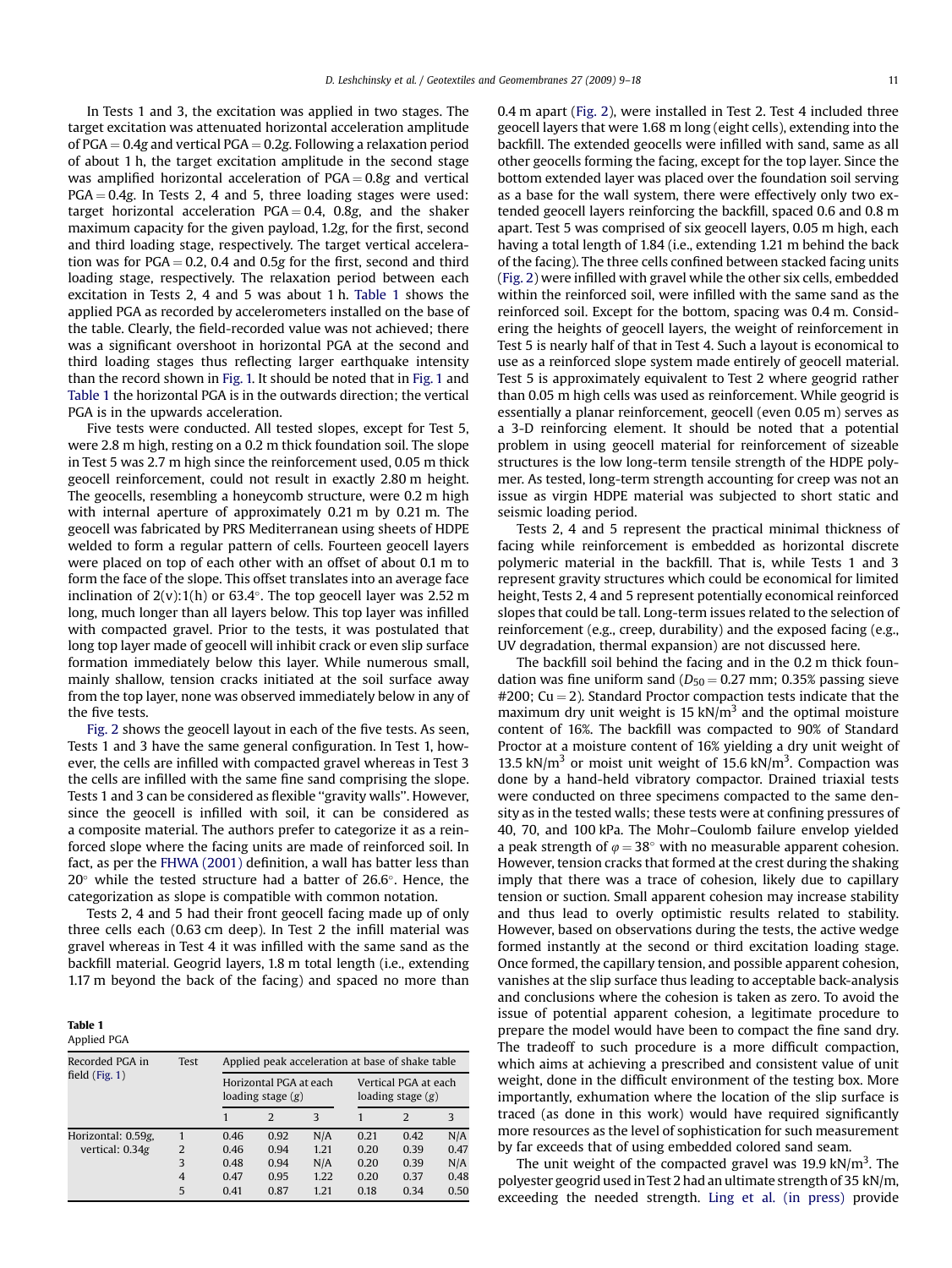<span id="page-3-0"></span>

Fig. 2. Configuration of tested systems (length in meters). (a) Test 1: no reinforcement and gravel infilled geocell. (b) Test 2: geogrid reinforcement and gravel infilled geocell. (c) Test 3: no reinforcement and sand infilled geocell. (d) Test 4: geocell reinforcement infilled with sand. (e) Test 5: geocell reinforcement infilled with sand while geocell facing infilled with gravel.

more details about the backfill sand and the geogrid as well as instrumentation and details of results that are not directly relevant to this work.

White thin seams of sand were placed every about 0.4 m within the backfill material. Upon completion of each test, the slope was carefully excavated to observe dislocations of these seams so that traces of slip surfaces could be identified. The slopes were heavily instrumented; however, this instrumentation is not relevant to the current paper.

# 3. Results

Accelerometers embedded within the backfill soil and facing, at several elevations, indicate that magnification of base acceleration was negligibly small (less than 1.2), typically showing a small attenuation along the height ([Ling et al., in press](#page-9-0)). This is perhaps not a surprise with flexible earth structures as they deform during a shaking, dissipating energy and acting, de facto, as shock absorbers or dampers. It implies that the recorded results are likely applicable to taller slopes than those tested. However, the question as to what is the limit for a tall slope, where its damping is too small to prevent large amplification as the excitation frequency approaches its resonance, cannot be answered here explicitly as it requires an extrapolation of the current work. A suitable numerical analysis is a more practical tool to address this question. Based on tests' observations and recorded data (mainly attenuation), the authors believe that a slope twice as high as the tested ones would still have small amplification.

It should be noted that in this work, the equivalent seismic coefficient is configured with respect to the applied horizontal PGA, as this is the value typically used in design codes. However, the recorded performance was generated by a combined horizontal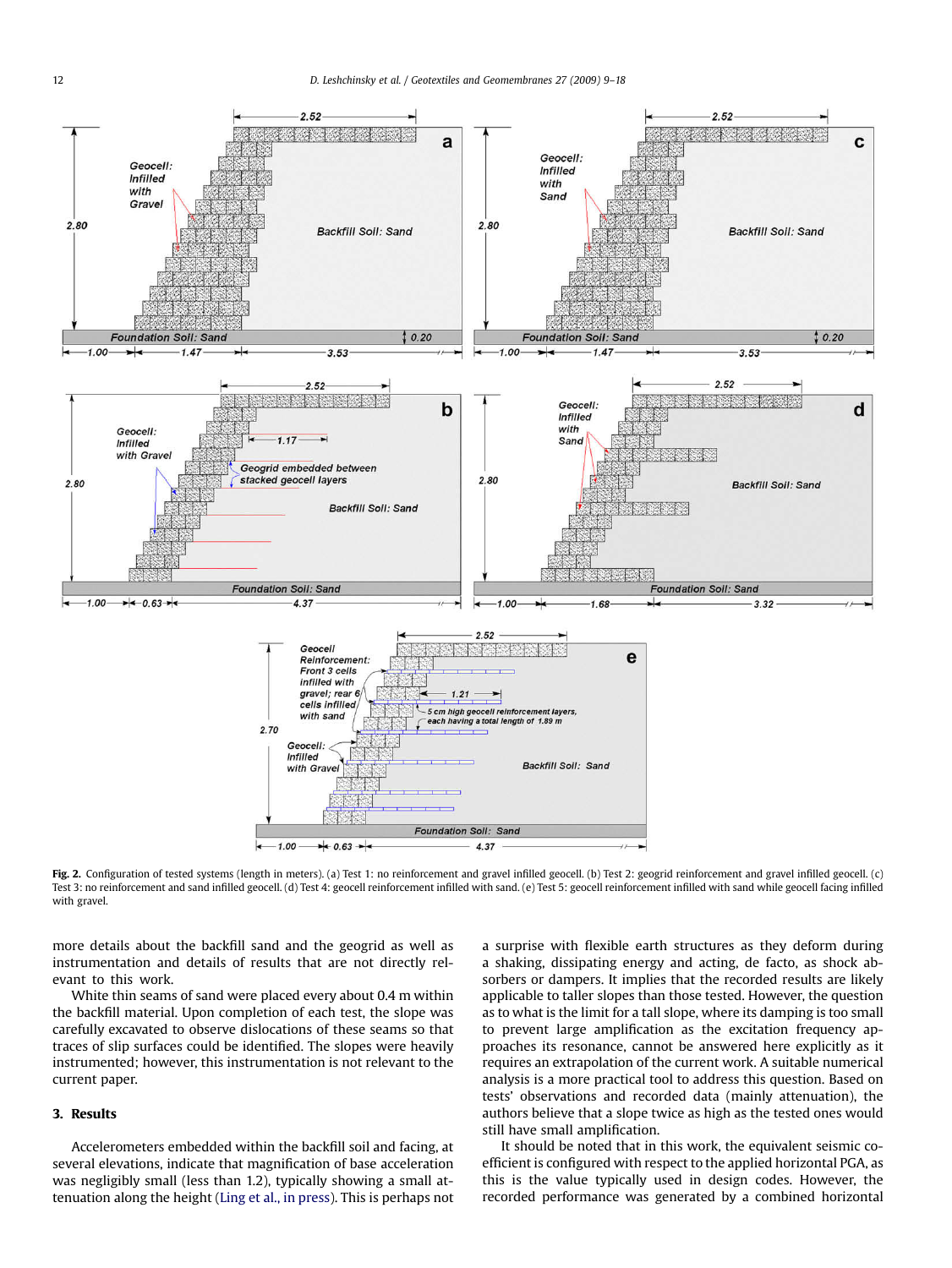<span id="page-4-0"></span>and vertical accelerations and therefore, the resulted equivalent seismic coefficients are likely to be conservative as it attributes all to the horizontal excitation.

To find the equivalent seismic coefficient, it is convenient to define seismic reduction factor,  $RFs = a/PGA$ , where a is the equivalent seismic coefficient (i.e., a is the design pseudostatic seismic coefficient). In this work, the seismic reduction factor, RFs, for each test was determined using the recorded PGA that caused an active wedge to develop combined with an adequate pseudostatic limit equilibrium analysis of each problem. In limit equilibrium design, one would employ  $a(=\text{RFs} \times \text{PGA})$  to obtain adequate seismic stability; i.e., adequate factor of safety, Fs, under pseudostatic conditions (typically this Fs is about 1.1 whereas the static one is 1.3–1.5).

### 3.1. Tests 1 and 3

As noted before, the difference between these two tests is the infill material in the geocells. In Test 1 it was compacted gravel (with estimated strength of  $\varphi$  in excess of 45°) whereas in Test 3 the infill was the same sand as the backfill ( $\varphi = 38^{\circ}$ ). In the stability analysis used for reducing the data the exact feasible value of  $\varphi$  for the gravel has little impact on the results as long as it is larger than  $40^{\circ}$ .

Following the last excitation in Test 1, excavation revealed that no fully developed slip surface could be observed through the section. Only some shallow dislocations of the thin white sand layer occurred behind the top geocell layer. The outward maximum permanent displacement of the facing and the crest maximum settlement were 31 and 27 mm, respectively (Table 2). Conversely, in Test 3 the outward maximum permanent displacement of the facing and the crest settlement were 47 and 40 mm, respectively (Table 2). Furthermore, in Test 3 excavation showed a clear trace of a slip surface through the section – [Fig. 3.](#page-5-0) Note that this surface appears to represent a translational movement where the surface emerges between the second and third layer of geocells. That is, the trace of the slip surface in [Fig. 3](#page-5-0) terminates at the rear end of the facing at about 0.4 m above the foundation. Note that the geocell seen in [Fig. 3](#page-5-0) was trimmed during excavation to allow for a better view of the facing panels. The geometry of the sliding mass appears to be that of a wedge. It should be emphasized that the observed slip surface was not associated with what one would consider as catastrophic failure or collapse. This surface reflects a rather small movement of the face due to severe seismic loading, perhaps indicating an active state of stresses.

Under static loading, a two-part wedge analysis using program ReSSA(2.0) [\(Leshchinsky and Han, 2004\)](#page-9-0) yields for Test 1 a factor of safety, Fs, of 1.99 and for Test 3, 1.89. The trace of the slip surface for either case is similar (see [Fig. 4\)](#page-5-0), emerging at the interface between the lower geocell and the foundation soil. Along this interface the friction angle is that of the sand ( $\varphi = 38^\circ$ ). Test 1 yields slightly larger Fs because the weight of the infilled geocells with gravel (Test 1) is somewhat larger than the weight when infilled with sand (Test 3) thus the interface frictional shear resistance along the geocell–sand increases.

#### Table 2

Measured maximum displacements

| Test | Maximum permanent<br>displacement of face (mm) | Maximum settlement<br>of crest (mm) |
|------|------------------------------------------------|-------------------------------------|
|      | 31                                             | 27                                  |
| 3    | 47                                             | 40                                  |
| 2    | 95                                             | 115                                 |
|      | 150                                            | 150                                 |
|      | 95                                             | 85                                  |

Note: Measured values for Tests 1 and 3 were at about  $PGA = 0.93g$ . For Tests 2, 4 and 5 measured values were at about  $PGA = 1.21g$ 

A pseudostatic stability analysis on Test 1 indicates that at an acceleration of about 0.35g, Fs is 1.00. The applied horizontal PGA for Test 1 rendering  $Fs = 1.00$  was about  $0.92g$  – see [Table 1.](#page-2-0) Consequently, for Test 1 it can be stated that the value of the seismic reduction factor, RFs, is  $0.35/0.92 = 0.38$ . For comparison with other tests, [Table 3](#page-5-0) presents the reduction factors, RFs, for all tests. Note that in Test 1 no slip surface was fully developed. Furthermore, the pseudostatic analysis used considered only horizontal coefficient whereas in reality there was also some vertical component. It is noted that large vertical acceleration combined with large horizontal acceleration may decrease stability significantly (e.g., [Ling](#page-9-0) [and Leshchinsky, 1998\)](#page-9-0). However, it is customary in design to consider the horizontal acceleration only, perhaps based on the belief that the vertical and horizontal accelerations will not peak simultaneously. Hence, the 'calibration' in this work followed the customary design approach. It is also noted that the initial shaking at PGA of 0.46g likely loosened the soil (i.e., settlement developed on the crest while the wall moved outwards thus increasing slightly the overall volume of the soil in the model box) thus degrading slightly the strength. Hence, RFs is likely smaller than 0.38. However, the measured data do not permit quantification of this statement.

[Fig. 5](#page-6-0) shows the safety map for the pseudostatic analysis of Test 3 considering a two-part wedge mechanism combined with Spencer Method. The safety map ([Baker and Leshchinsky, 2001](#page-9-0)) is a powerful diagnostic tool for the state of stability of a slope. Observing [Fig. 5,](#page-6-0) one sees that sliding could occur along the interface with the foundation or between the second and first geocell layers or between the third or second geocell layers. For all these three surfaces the safety factor varies between 1.00 and 1.03, practically the same value. Comparing the critical slip surface observed in [Fig. 3](#page-5-0) and the predicted pseudostatic slip surface in [Fig. 5](#page-6-0), one sees good agreement.

In Test 3, the equivalent seismic coefficient is 0.35g whereas a fully developed slip surface [\(Fig. 3](#page-5-0)) was realized at an excitation PGA of 0.94g using a Kobe earthquake record. Subsequently, the upper value for the seismic reduction factor, RFs, is  $0.35/0.94 = 0.37$ . To get collapse and not just a clearly defined slip surface, however, the induced PGA should have been larger than 0.94g. It can be stated that the equivalent pseudostatic coefficient for gravity geocell walls supporting sand backfill should be less than 0.37 times PGA. Compared with the recommended value of 0.5 for geosynthetic reinforced slopes in [FHWA \(2001\)](#page-9-0), the value of 0.37 represents about 25% reduction.

As a side note, the seismic reduction factor leading to ''failure'' in Tests 1 and 3 is computationally the same ( $a/g \approx 0.37$ ). This is somewhat misleading as in Test 1 there was no observed slip surface. Furthermore, up to PGA of 0.92, the measured performance of Test 1 was better than that of Test 3. In the analysis this is due to the bottom geocell layer resting on the foundation soil. That is, the interface at the bottom elevation is controlled by the strength of the sand and not the gravel that infills the cells. In reality, the lower geocell layer will be embedded in the foundation soil. Such a constraint will eliminate a ''weak'' frictional interface between the lower geocell and the soil surface at the toe grade elevation. In such a case, the resulted Fs from analysis will be higher than obtained here and the benefit of using gravel as infill will be realized.

### 3.2. Tests 2, 4 and 5

In Test 2 geogrid layers were used ([Fig. 2\)](#page-3-0). To increase the strength of the frictional connection between the geogrid and confining geocell layers, compacted gravel was used as an infill in the geocells. In Test 4 the infill was the same sand as the backfill ( $\varphi$  = 38 $^{\circ}$ ) and three layers of geocell were extended into the backfill. In Test 5, six layers of 0.05 m high geocell layers were used as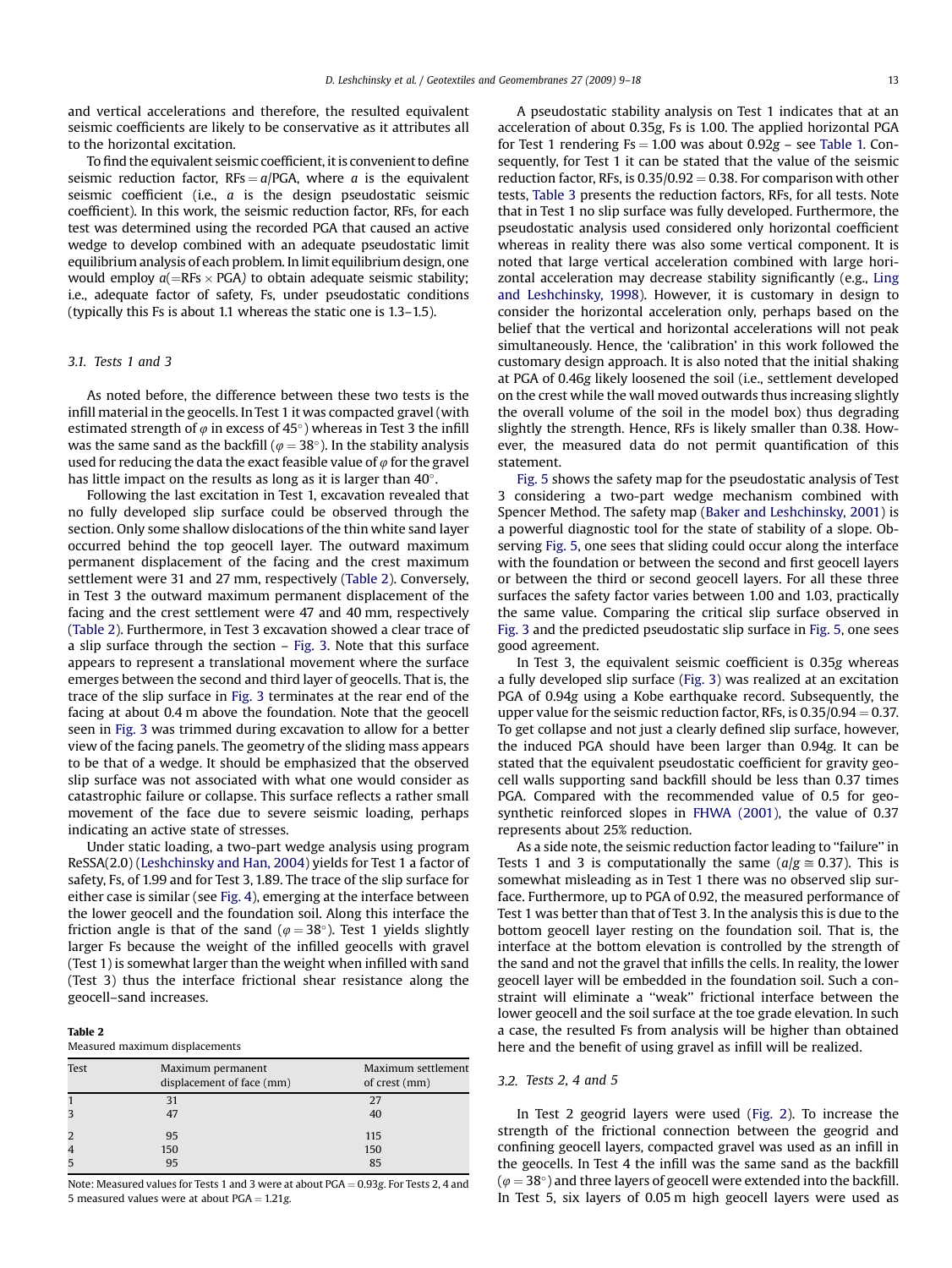<span id="page-5-0"></span>

Fig. 3. Excavated section: Test 3 (PGA =  $159\%$  of Kobe's).

reinforcement (approximately similar layout as the geogrid layers in Test 2). The geocell portion embedded between the stacked facing units was infilled with gravel while the reinforcing portion was infilled with the same sand as the reinforced soil.

Post-excitation excavation of Test 2 (PGA =  $1.21g$ ) revealed only some shallow discontinuities next to the soil surface, behind the top geocell layer. No continuous slip surface was observed. The maximum facing outward permanent movement and crest settlement during the third shaking were about 95 and 115 mm, respectively, for Test 2 [\(Table 2](#page-4-0)). In Test 4, the maximum movements were 150 and 150 mm for outward and settlement displacements, respectively ([Table 2\)](#page-4-0). In Test 4 a trace of slip surface was fully evolved through the section – [Fig. 6](#page-6-0). Looking at the bending of the extended geocell layers and the geometry of the slip surface, it appears that rotational slip surface developed, tending to emerge above the bottom geocell layer. A circular arc would seem to fit this failure well. However, the appearance of a fully developed slip surface was not associated with catastrophic collapse, just a small translation and rotation under extreme PGA of 1.21g, 205% of the Kobe's maximum horizontal acceleration.



Fig. 4. Two-part wedge using Spencer Method (static loading).

Under static loading, Bishop Analysis (circular arc) yielded for Test 2 an  $Fs = 1.85$  and for Test 4,  $Fs = 1.61$ . For translational analysis (two-part wedge) using Spencer's Method,  $Fs = 2.07$  for Test 2 and 2.14 for Test 4. Limit equilibrium analysis for the model configuration employed in Test 2 combined with a seismic coefficient of 0.39, the Fs for rotational failure was 0.97 and for translational failure Fs was 0.98, practically the same value. The critical traces are shown in [Fig. 7.](#page-7-0)

[Fig. 7](#page-7-0) indicates that the computed pseudostatic seismic coefficient needed to generate failure is less than 0.39. Consequently, for Test 2 it can be stated that the upper value of the seismic reduction factor, RFs, is  $0.39/1.21 = 0.32$ . It should be pointed out that the initial shaking at PGA of 0.46g and subsequently at 0.94g may have degraded the soil strength. Hence, the RFs is likely be smaller than 0.32.

Under acceleration of 0.3g in Test 4, the calculated Fs for translational failure is about 1.15 and for rotational failure it is 0.99. [Fig. 8](#page-7-0) shows the critical slip circle for the pseudostatic analysis of Test 4 considering rotational failure mechanism combined with Bishop Method. Comparing the trace of the surface in [Fig. 8](#page-7-0) with the measured trace in [Fig. 6](#page-6-0), one can see that the computed trace resembles well with the measured one.

In Test 4, seismic coefficient of 0.30g yielded ''failure'' in the pseudostatic analysis whereas a continuous slip surface developed at PGA of  $1.22g - Fig. 6$  $1.22g - Fig. 6$ . Subsequently, the upper value for the seismic reduction factor, RFs, is  $0.30/1.22 = 0.25$ . To render catastrophic collapse, however, the induced PGA should have been larger than 1.22g. For this reason and since Test 2 was not yet at failure, it can be stated that RFs for the reinforced geocell slope

Table 3

Summary: calculated seismic reduction factors

| Test           | Seismic reduction<br>factor (RFs = $a$ /PGA) |
|----------------|----------------------------------------------|
|                | 0.38                                         |
| 3              | 0.37                                         |
| 2              | 0.32                                         |
| $\overline{4}$ | 0.25                                         |
| 5              | 0.25                                         |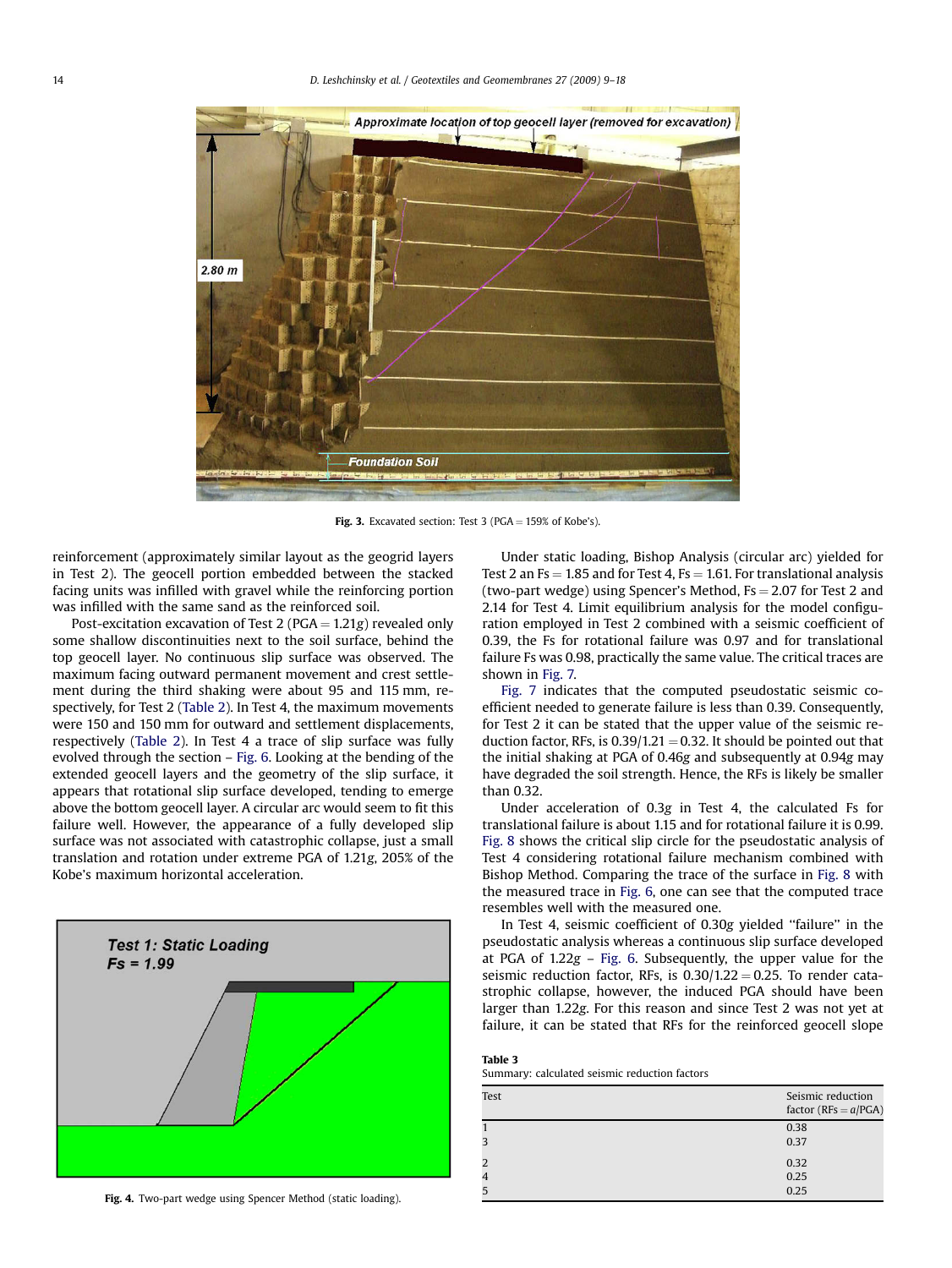<span id="page-6-0"></span>

Fig. 5. Safety map for Test 3 using Spencer analysis: pseudostatic loading.

should be about 0.25. For this RFs, the resulted displacement would be rather small (see [Table 2\)](#page-4-0). Compared with the recommended value of 0.5 for geosynthetic reinforced slopes in [FHWA \(2001\)](#page-9-0), the value of 0.25 represents a 50% reduction.

Test 5 deserves special attention. Observing [Fig. 9](#page-8-0) one sees two continuous rotational slip surfaces. It is likely that the shallower one developed first while the deeper one is a secondary failure as shaking continues. In particular, the shallower surface passes through some (four) geocell reinforcement layer. It means that the 0.05 m high geocell reinforcement deformed and bent sufficiently to allow for the slip surface to propagate. This indicates that the geocell reinforcement is effective in its contribution to stability (i.e., not excessively strong and obviously not too weak).

Back-analysis of Test 5 as done in the other four tests cannot be done without some speculation since the mobilized strength of the geocell is not precisely known. However, postulating that the pseudostatic failure acceleration would be similar to that of Test 4 (i.e., about 0.30g) and using ReSSA to calculate the required strength of the geocell to achieve the same failure acceleration, one gets about 4 kN/m. The slip surface predicted by ReSSA is similar to the shallow surface in [Fig. 9](#page-8-0) – see [Fig. 10.](#page-8-0) Note that for simplicity the geocell layers in ReSSA ([Fig. 10](#page-8-0)) were considered planer with the capacity to produce the prescribed tensile resistance or be pulled out, whichever is smaller. How reasonable is a mobilized strength value of 4 kN/m for a low stiffness of HDPE made of 0.05 m high welded strips? In an unrelated work, tensile tests conducted in a commercial laboratory on a similar geocell structure indicate that at about 5% elongation, the corresponding tensile force per unit width of welded strips forming the geocell structure would be about 4 kN/m. Elongation of about 5% should be sufficient to allow the formation of a continuous slip surface (i.e., active wedge) in the medium-dense sand used in Test 5. Consequently, the postulated pseudostatic acceleration in Test 5 equal to that of Test 4 yields reasonable tensile reaction in the reinforcement thus implying that the assumed acceleration is reasonable. That is, it yielded both a slip surface that agrees with that of Test 5 (see [Figs. 9 and 10\)](#page-8-0) and mobilized tensile resistance in the geocell that agrees with laboratory short-term test results. ''Computed'' seismic coefficient of 0.3g for Test 5, whereas the applied PGA was 1.21g, results in a seismic reduction factor, RFs, of  $0.3/1.21 = 0.25$ .

It should be noted that the maximum outward permanent movement of the facing and maximum crest settlement during the third shaking were about 95 and 85 mm, respectively. The corresponding numbers for Tests 2 and 4 were about 95 and 150 mm for the maximum outward movement, and about 115 and 150 mm for the settlements. The maximum movement of the facing in all tests occurred at about 0.5 m below the crest. Near the toe the outward movement was small, a few millimeters only. Maximum settlement occurred away from the facing. While the measured maximum movements under rather than high excitation of about 1.2g horizontal PGA are substantial, up to 5% of the height, there was no collapse in either case. Overall, Test 5 yielded the lowest maximum outward movement of the facing with slightly larger movements in the lower portion when compared with Test 2. The formation of a slip surface through the geocell reinforcement in Test 5 indicates that the system of soil-reinforcement is efficient as both the soil shear strength and the geocell tensile resistance are mobilized thus contributing to the stability of the flexible structure.

### 4. Observations

Recall that all tests were subjected to horizontal PGA that was either about 160 or 207% of the Kobe's earthquake. Although a complete slip surface was observed within the soil mass in Tests 2,



Fig. 6. Excavated section: Test 4 (PGA  $=$  205% of Kobe's).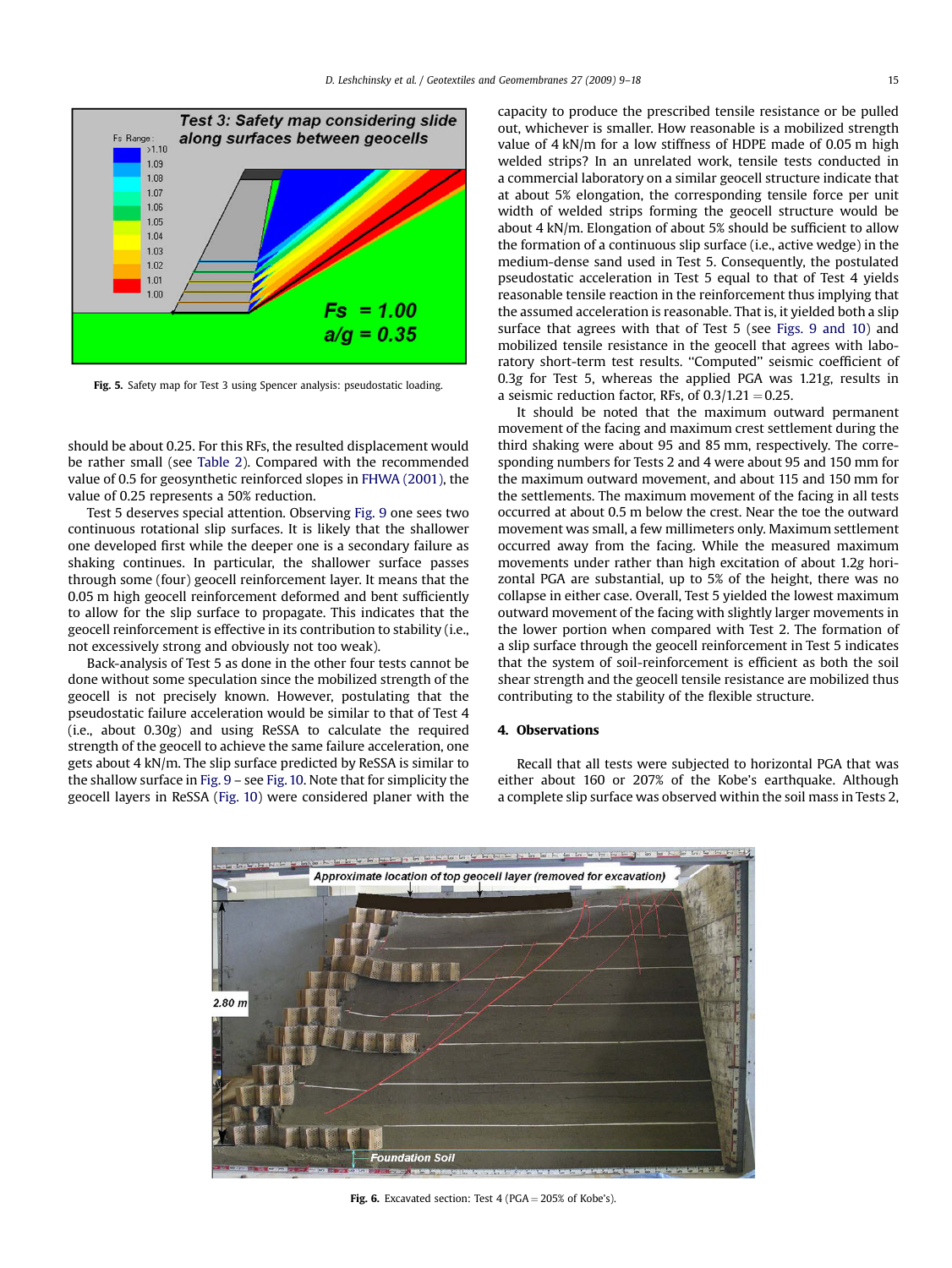<span id="page-7-0"></span>

Fig. 7. Critical slip surfaces for Test 2 under seismic loading. (a) Rotational failure. (b) Translational failure.

4 and 5, the functionality of the reinforced system was not significantly hindered. There was some deformation of the facing, a small vertical settlement of the geocell mattress on top, and shallow cracks developed behind this mattress (e.g., [Figs. 3 and 6](#page-5-0) – depth of cracks was about 50 cm). To complement the section through the shaken model shown in [Fig. 3](#page-5-0) (Test 3), the post-test frontal view of the same slope is shown in [Fig. 11.](#page-8-0) Clearly, the development of a slip surface in the context of the tests is to a large extent analogous to the development of an active state of static stresses in classical earth pressure theories. The fact is that retaining walls are designed based on this state. Hence, the categorization here does not mean



Fig. 8. Predicted critical slip circle for Test 4.

collapse but rather a situation in which the soil fully contributes its strength.

The geocell wall in [Fig. 11](#page-8-0) (Test 3) was not designed to withstand substantial seismic load considering established design criteria for gravity walls. This is obvious when one looks at its base to height ratio being only about 0.5, considering it has a front batter of  $2(v)$ :1(h) and it is infilled with soil which makes the wall lighter than the alternative conventional concrete gravity wall. The unexpected seismic performance of the gravity geocell wall may be attributed to the following features of the tested system:

- 1. Facing flexibility: this allows for dissipation of energy and for load shedding that results in lower load intensity on the facing as well as a seismic load resultant that is lower than in rigid walls.
- 2. Interaction of geocell layers: the small relative movement between geocell layers allows for energy dissipation via friction while maintaining limited translational movement between layers. This is due to high friction between adjacent layers and strong interaction of the infill material within the HDPE cells. The observation regarding the impact of sliding resistance between geocell layers is also supported by the difference between Tests 1 and 3. That is, in Test 1 the infill is gravel thus rendering higher stability than Test 3 where the infill is sand.
- 3. Long top layer: the long mattress of geocell placed as a top layer (see [Figs. 3 and 6](#page-5-0)) inhibits the initiation of slip surfaces immediately below it. Slip surfaces initiated behind that mattress. 'Pushing back' the critical slip surfaces exerts smaller loads on the facing or into the reinforcement when compared with a case where the slip surface is free to develop anywhere (i.e., without long top mattress). Consequently, the geocell facing needs to resist lower loads as the potential failures are 'pushed' back to form less 'critical' active wedge thus increasing the stability of the system. Furthermore, reduced loads also result in smaller deformations thus producing better performance of the system even if stability is not an issue.

There was no reported failure of any geosynthetic reinforced wall in the Kobe earthquake [\(Tatsuoka et al., 1995](#page-9-0)). Hence, it is not possible to make a direct comparison between the reinforced walls in Kobe and Tests 2, 4 or 5. However, it can be stated that in any case, the performance of the reinforced systems was very good. Kobe's reinforced wall performance and the observations in this work mutually support each other.

## 5. Concluding remarks

Current practice of designing reinforced or unreinforced slopes and walls is to identify the local PGA and use a fraction of it in a pseudostatic analysis. This fraction is the reduction factor for pseudostatic analysis. The Kobe earthquake was used as a reference for an excitation to identify this coefficient. It is likely that if another excitation was used, the reduction factor would be different. However, the Kobe earthquake was significant in terms of damage to slopes and walls thus qualifying it to serve as a good reference for calibrating this reduction factor and the associated seismic coefficient. Seismic coefficients and reduction factors for pseudostatic limit equilibrium analyses are used in design codes worldwide.

Results obtained from a large scale shake table tests on reinforced geocell slopes are presented. These results are compared with a pseudostatic limit equilibrium analysis. The predicted failure mechanisms are similar to those observed in the tested slopes. However, the seismic coefficients required to produce failure in the analysis were much smaller than the actual peak value obtained in two tests. For a slope that resembles a flexible gravity wall, the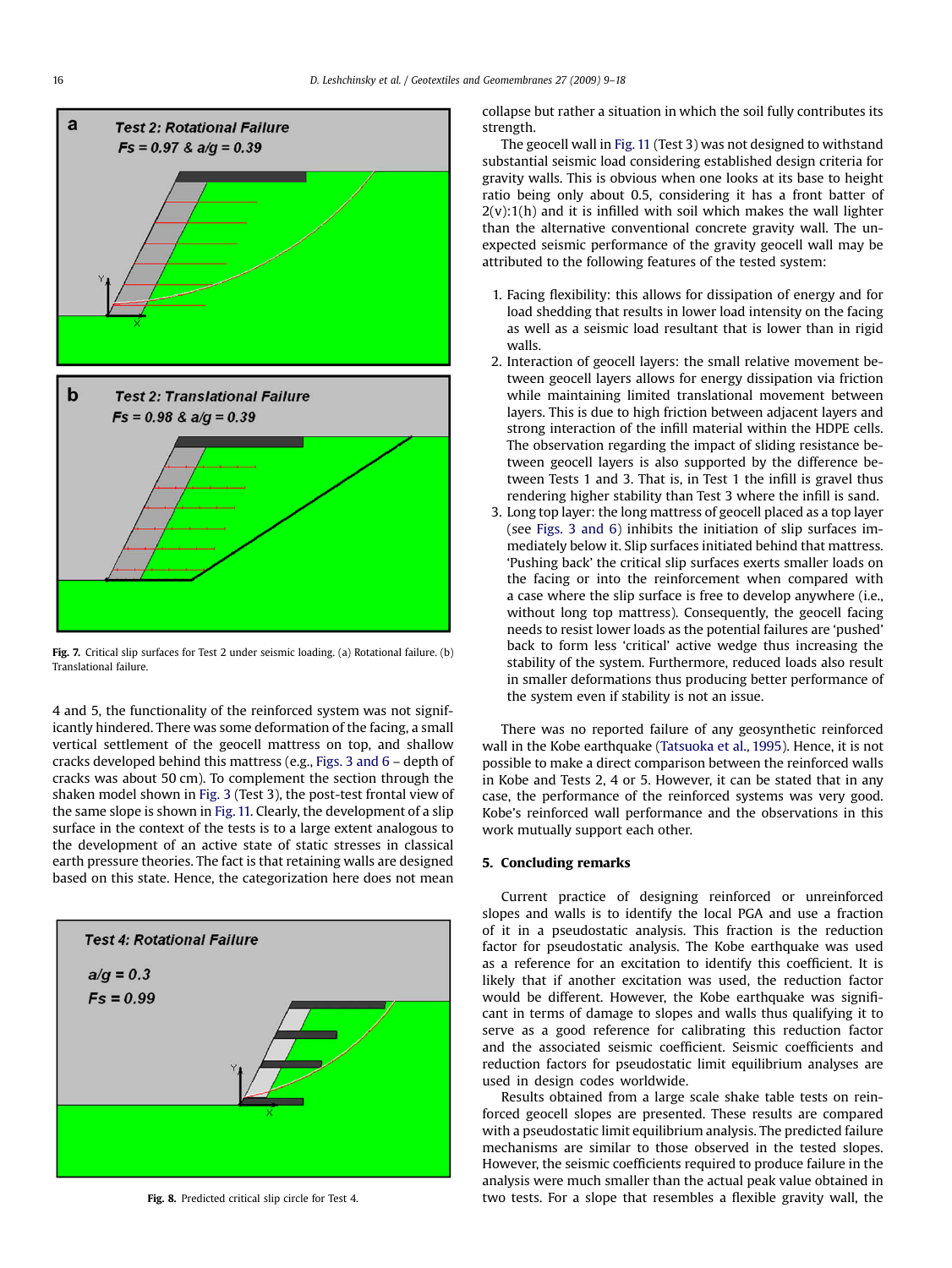<span id="page-8-0"></span>

Fig. 9. Excavated section: Test 5 ( $PGA = 205\%$  of Kobe's).

seismic reduction factor, RFs, needed to render failure is about 0.4. For a slope with narrow geocell facing and horizontal reinforcement extending backward into the backfill, the seismic reduction factor, RFs, is about 0.3. The [FHWA \(2001\)](#page-9-0) guidelines for reinforced steep slopes allow for RFs of 0.5. Hence, compared with this work, the FHWA recommendation is somewhat conservative. The [IITK \(2005\)](#page-9-0) recommendation for unreinforced slopes of 1/3 is amazingly close to the measured results.

Tests 1 and 3 show that gravity walls made of geocell can perform well under seismic loading. Such gravity systems may be economical for low walls. Test 5 shows that a reinforced slope, made entirely of geocell and soil, can be effective and likely economical.

It is noted that the term ''failure'' in this paper refers to a state where a fully formed slip surface within the soil mass is developed under seismic excitation. This state does not reflect catastrophic failures. Hence, the measured equivalent coefficients are likely conservative, as they do not represent failure in the sense of collapse. That is, these values represent an upper bound considering



Fig. 10. Predicted slip circle for Test 5.

a case where amplification of acceleration within the structure is insignificant, as was the case in the geocell tests. It is likely that the ductile nature of geocell reinforced slopes, where the reinforcement keeps the geometrical integrity of the structure while

ГI 14 回 12 圓 10  $\boxed{2}$  $\overline{\phantom{a}}$ 团  $6$  $\boxed{5}$  $\sqrt{4}$  $\sqrt{3}$  $\vert$  2 階

Fig. 11. Frontal view of wall in Test 3: post earthquake (159% of Kobe's PGA) – see excavated section of same wall in [Fig. 3](#page-5-0).